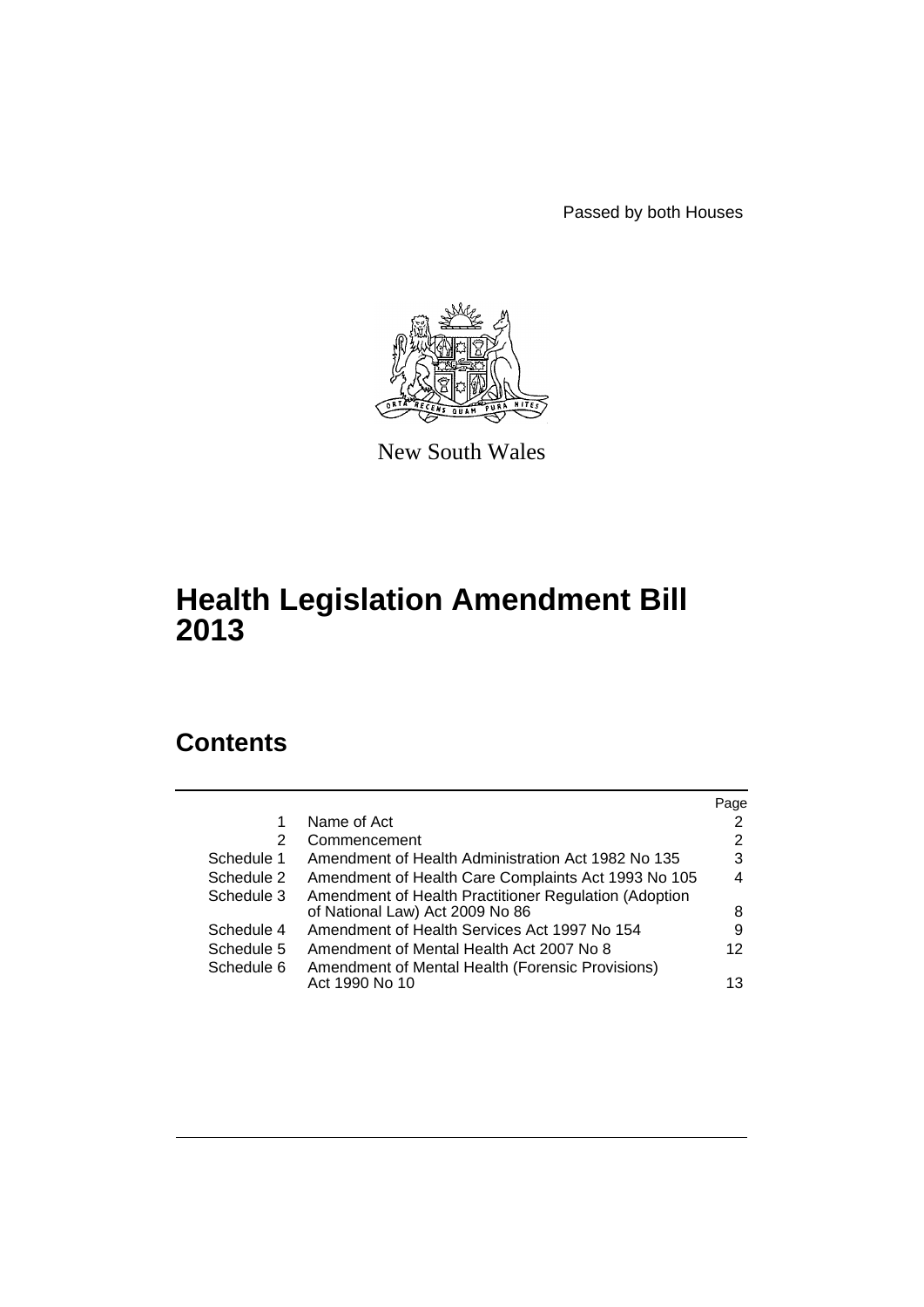*I certify that this public bill, which originated in the Legislative Assembly, has finally passed the Legislative Council and the Legislative Assembly of New South Wales.*

> *Clerk of the Legislative Assembly. Legislative Assembly, Sydney, , 2013*



New South Wales

# **Health Legislation Amendment Bill 2013**

Act No , 2013

An Act to make miscellaneous amendments to various Acts that relate to health and associated matters.

*I have examined this bill and find it to correspond in all respects with the bill as finally passed by both Houses.*

*Assistant Speaker of the Legislative Assembly.*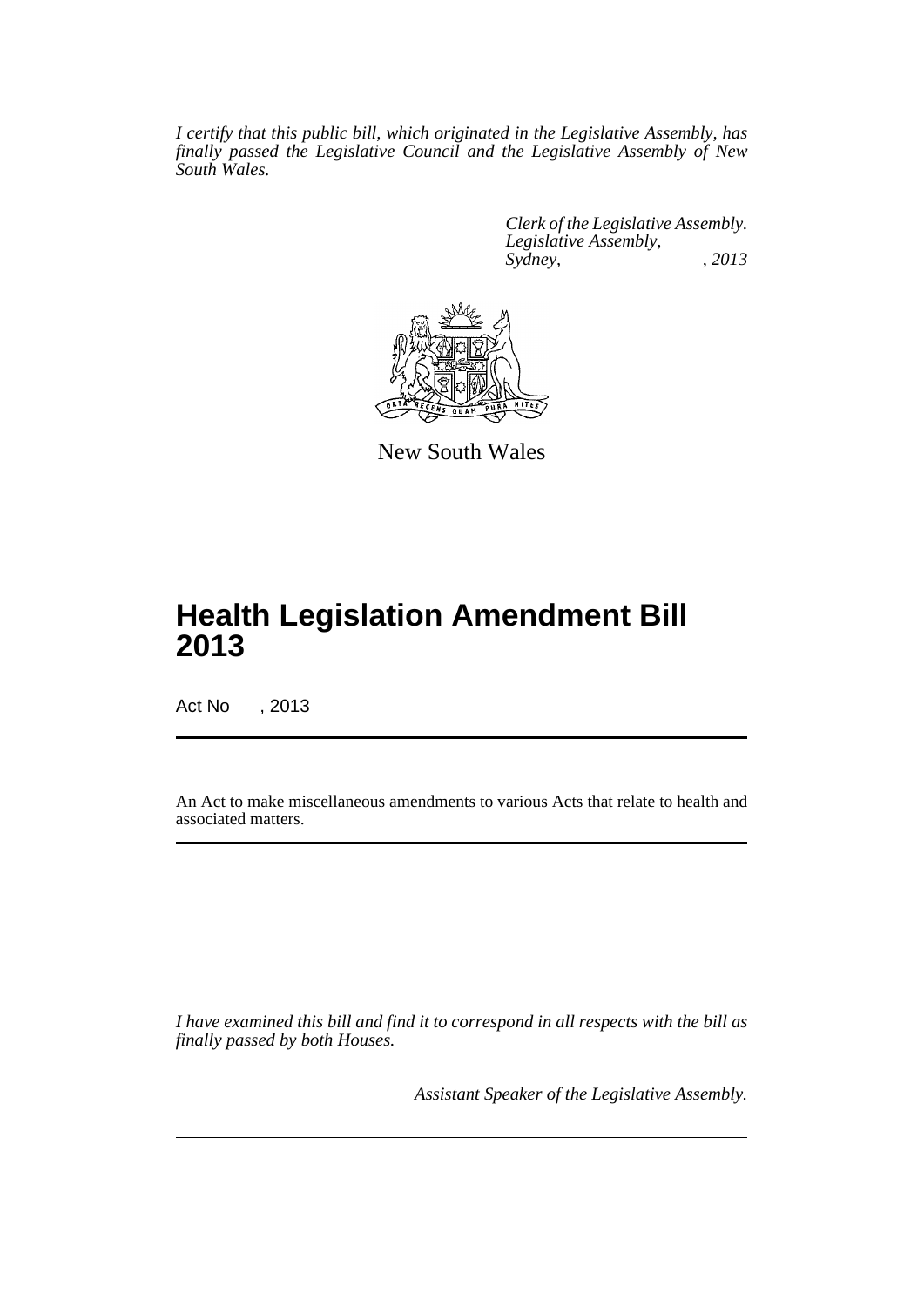# <span id="page-2-0"></span>**The Legislature of New South Wales enacts:**

# **1 Name of Act**

This Act is the *Health Legislation Amendment Act 2013*.

# <span id="page-2-1"></span>**2 Commencement**

This Act commences on the date of assent to this Act.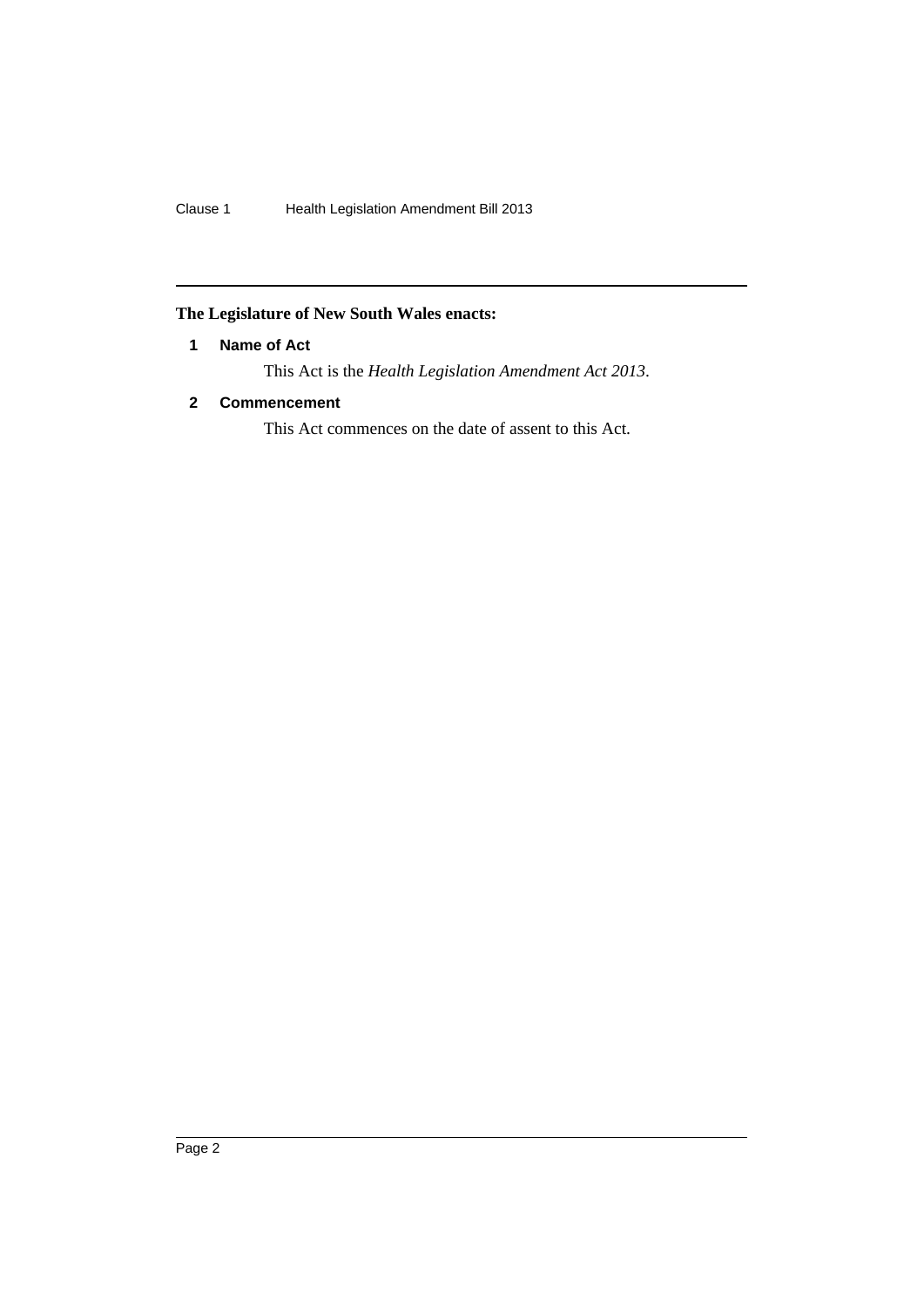Amendment of Health Administration Act 1982 No 135 Schedule 1

# <span id="page-3-0"></span>**Schedule 1 Amendment of Health Administration Act 1982 No 135**

## **[1] Section 11 Disposal of land by Corporation**

Insert at the end of the section:

- (2) The Corporation may request the Minister to give approval to (and the Minister may approve) a disposition of land, being a disposition:
	- (a) that is contrary to a provision of, or a trust arising under, the Crown grant of that land, or
	- (b) that, if this section had not been enacted, may make the land liable to be forfeited to the Crown.
- (3) If the Minister has given an approval under this section to a disposition of land, the disposition of the land:
	- (a) is not to be regarded as a breach of any provision of, or any trust arising under, the Crown grant of that land, and
	- (b) does not make the land liable to be forfeited to the Crown.

## **[2] Schedule 4 Medical Services Committee**

Insert after clause 4 (2):

(3) Despite subclause (2), a person may be appointed to a fourth consecutive term as a member if the person was appointed as Chairperson during the person's third consecutive term.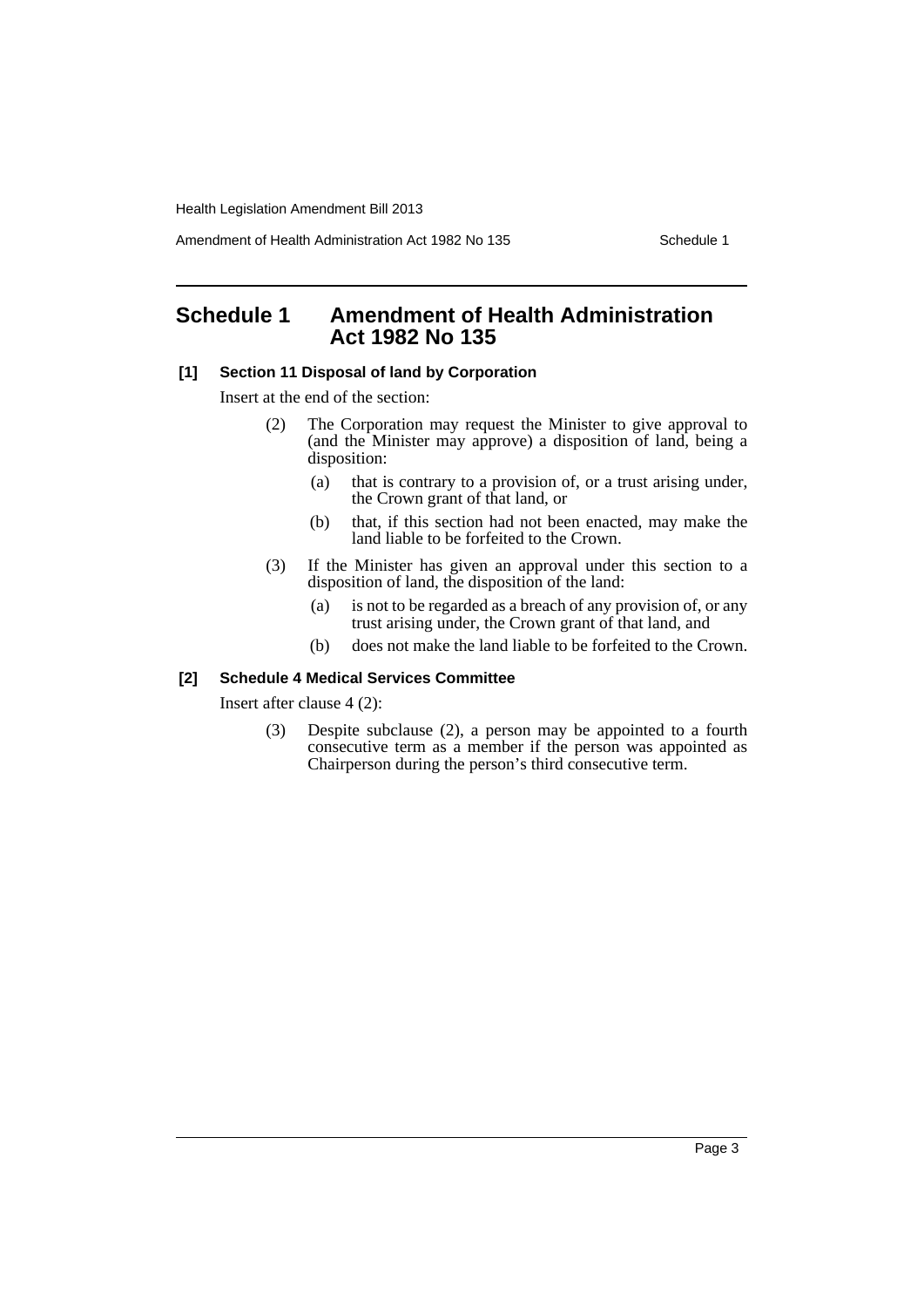Schedule 2 Amendment of Health Care Complaints Act 1993 No 105

# <span id="page-4-0"></span>**Schedule 2 Amendment of Health Care Complaints Act 1993 No 105**

### **[1] Section 3A Outline of role and principles of Commission and related government agencies in health care system**

Insert after section 3A (5A):

(5B) **Principles**

The Commission and other government agencies with functions in connection with health care complaints under this Act are, in carrying out those functions, to have regard to the following principles:

- (a) the Commission and those government agencies are to be accountable to the New South Wales community,
- (b) the decision-making processes are to be open, clear and understandable for clients and health service providers,
- (c) an acceptable balance is to be maintained between protecting the rights and interests of clients and health service providers,
- (d) the processes of the Commission and those government agencies are to be effective in protecting the public from harm,
- (e) the Commission and those government agencies are to strive to improve the efficiency of the administration of those functions so as to benefit the New South Wales community,
- (f) the Commission and those government agencies are to be flexible and responsive as the health care system evolves and changes.

## **[2] Sections 7 (1) (b), 25 (4) (b) and 25A (3) (b)**

Insert ", or is likely to affect," after "affects" wherever occurring.

### **[3] Section 8 Who may make a complaint?**

Insert at the end of the section:

- (2) The Commissioner may make a complaint under this Act, but only if it appears to the Commissioner that the matter that is the subject of the complaint:
	- (a) raises a significant issue of public health or safety, or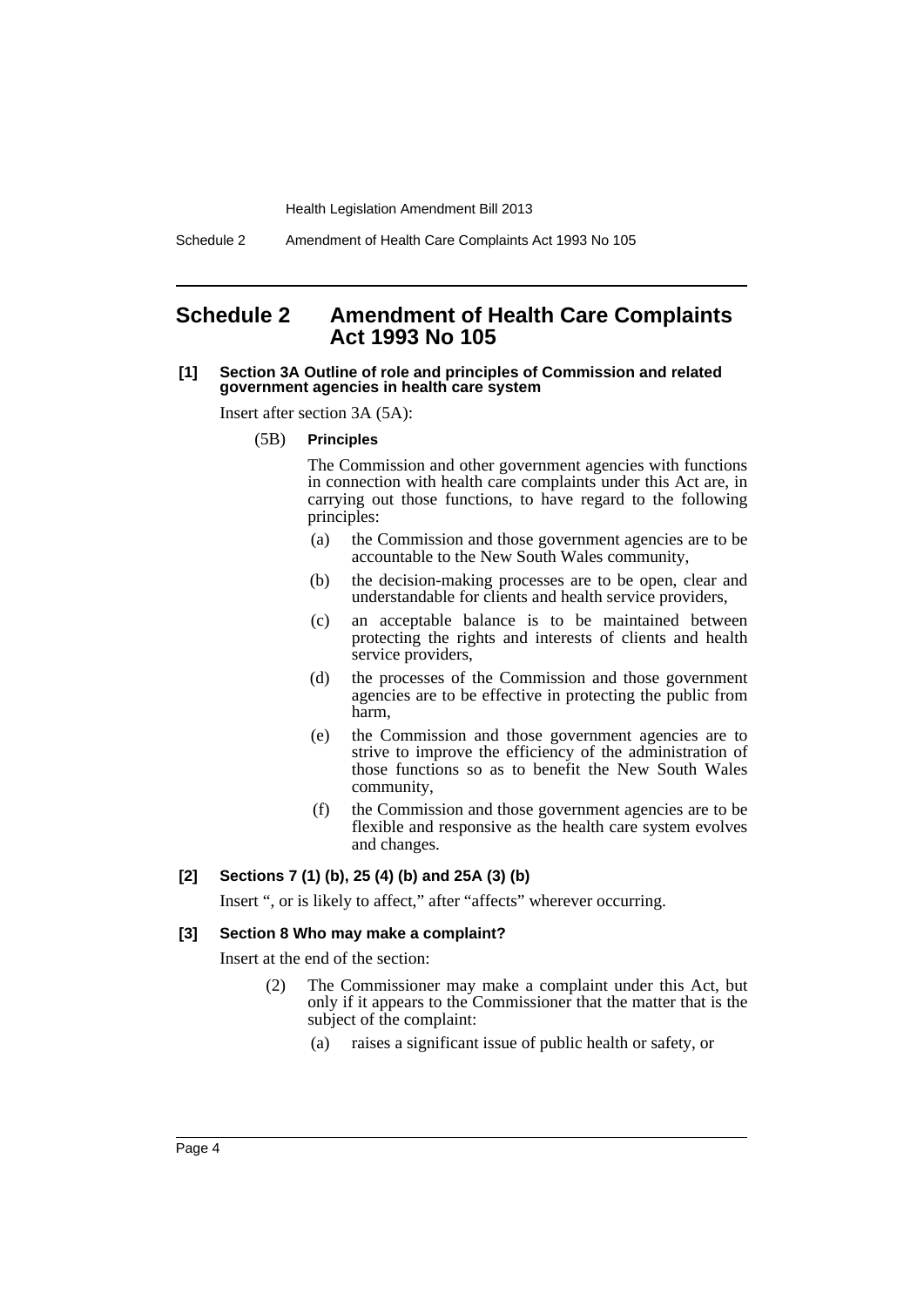- (b) raises a significant question regarding a health service that affects, or is likely to affect, the clinical management or care of an individual client, or
- (c) if substantiated, would:
	- (i) provide grounds for disciplinary action against a health practitioner, or
	- (ii) be found to involve gross negligence on the part of a health practitioner, or
	- (iii) result in the health practitioner being found guilty of an offence under Division 1 or 3 of Part 7 of the *Public Health Act 2010*.
- (3) The provisions of this Part apply to the making of a complaint by the Commissioner, subject to any modifications prescribed by the regulations.

## **[4] Section 16A**

Insert after section 16:

## **16A Employer to be notified of complaint against employee**

- (1) The Commission must give written notice of the making of a complaint, the nature of the complaint and the identity of the complainant to a person who currently employs or engages the health practitioner concerned as a health practitioner if the Commission considers on reasonable grounds that the giving of the notice is necessary:
	- (a) to assess the matter effectively, or
	- (b) to protect the health or safety of the public or a member of the public.
- (2) This section does not require the Commission to give notice under this section if it appears to the Commission, on reasonable grounds, that the giving of the notice will:
	- (a) place the complainant or another person at risk of intimidation or harassment, or
	- (b) unreasonably prejudice the employment or engagement of the health practitioner.

## **[5] Section 25 Notification of certain complaints to Director-General**

Omit "Division 3 of Part 2A of the *Public Health Act 1991*" from the note to the section.

Insert instead "Division 3 of Part 7 of the *Public Health Act 2010*".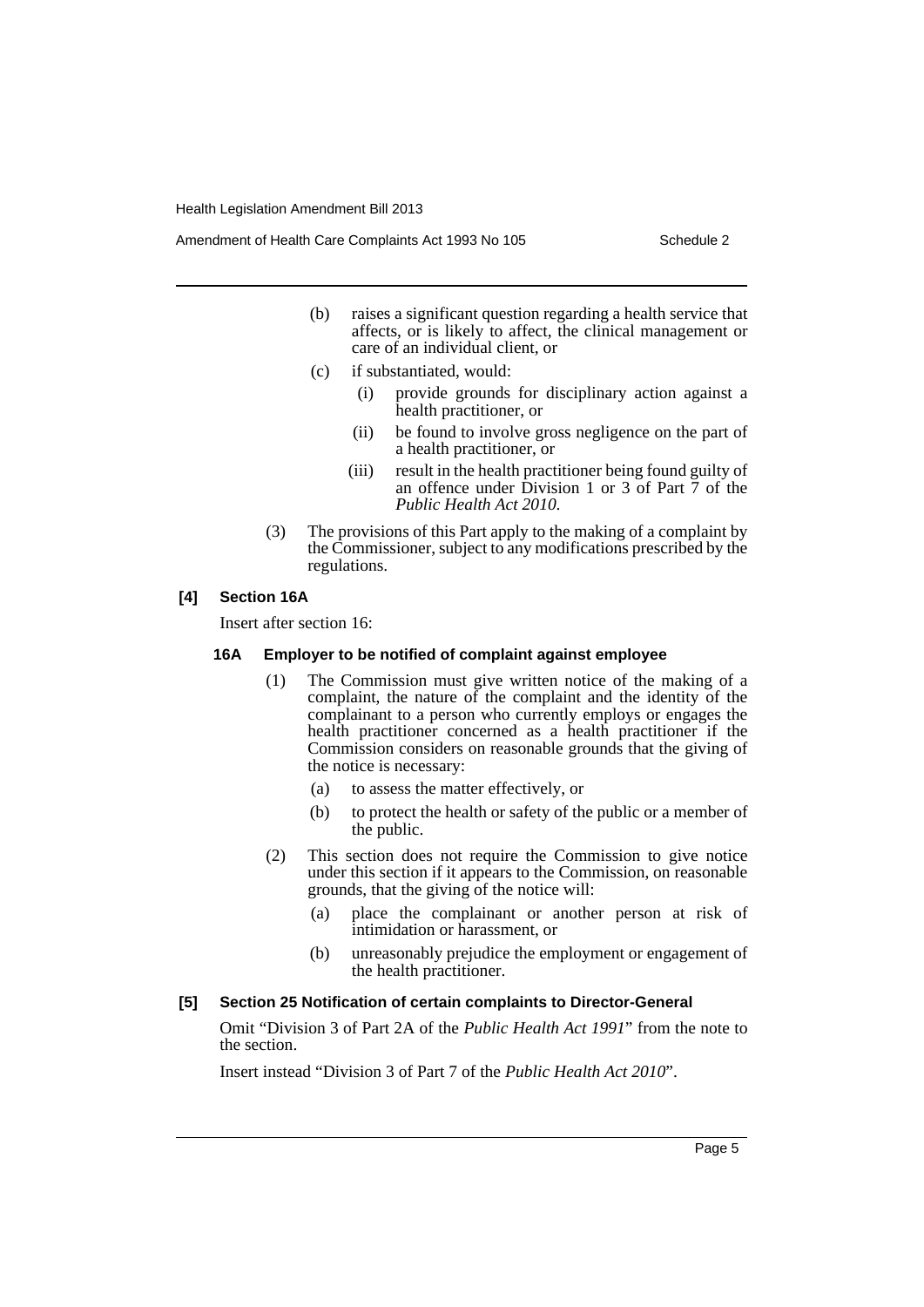Schedule 2 Amendment of Health Care Complaints Act 1993 No 105

#### **[6] Section 28 Notice of action taken or decision made following assessment**

Omit "to the complainant" from section 28 (8).

Insert instead "to the parties to the complaint".

#### **[7] Part 2, Division 5, note**

Omit the following:

The Commission will investigate with a view to moving to prosecution of the complaint before the appropriate professional board, committee or tribunal.

### **[8] Section 41A Prohibition orders and public statements**

Omit "Section 10AK (1) of the *Public Health Act 1991*" from the note to section 41A (2) (a).

Insert instead "Section 102 (3) of the *Public Health Act 2010*".

#### **[9] Section 45 Notification of results of investigation**

Insert after section 45 (3):

(4) In this section, *results of an investigation* includes any action taken under section 42 and the reasons for taking that action.

#### **[10] Section 80 Functions of Commission**

Omit "complaints concerning the clinical management or care of individual clients by health service providers" from section 80 (1) (a).

Insert instead "complaints concerning a health service that affects, or is likely to affect, the clinical management or care of individual clients".

#### **[11] Section 90B Functions of Director of Proceedings**

Insert after section 90B (3A):

- (3B) The Director may refer a complaint back to the Commission for further investigation under Division 5 of Part 2 if the Director:
	- (a) is unable to determine whether the complaint should be prosecuted before a disciplinary body, or
	- (b) is of the opinion that further evidence is required to enable the Director to prosecute the complaint before the disciplinary body.
- (3C) If a complaint has been referred to the Commission for further investigation under subsection (3B), sections 39 (2) and 40 apply in relation to the complaint only if the Commission, at the end of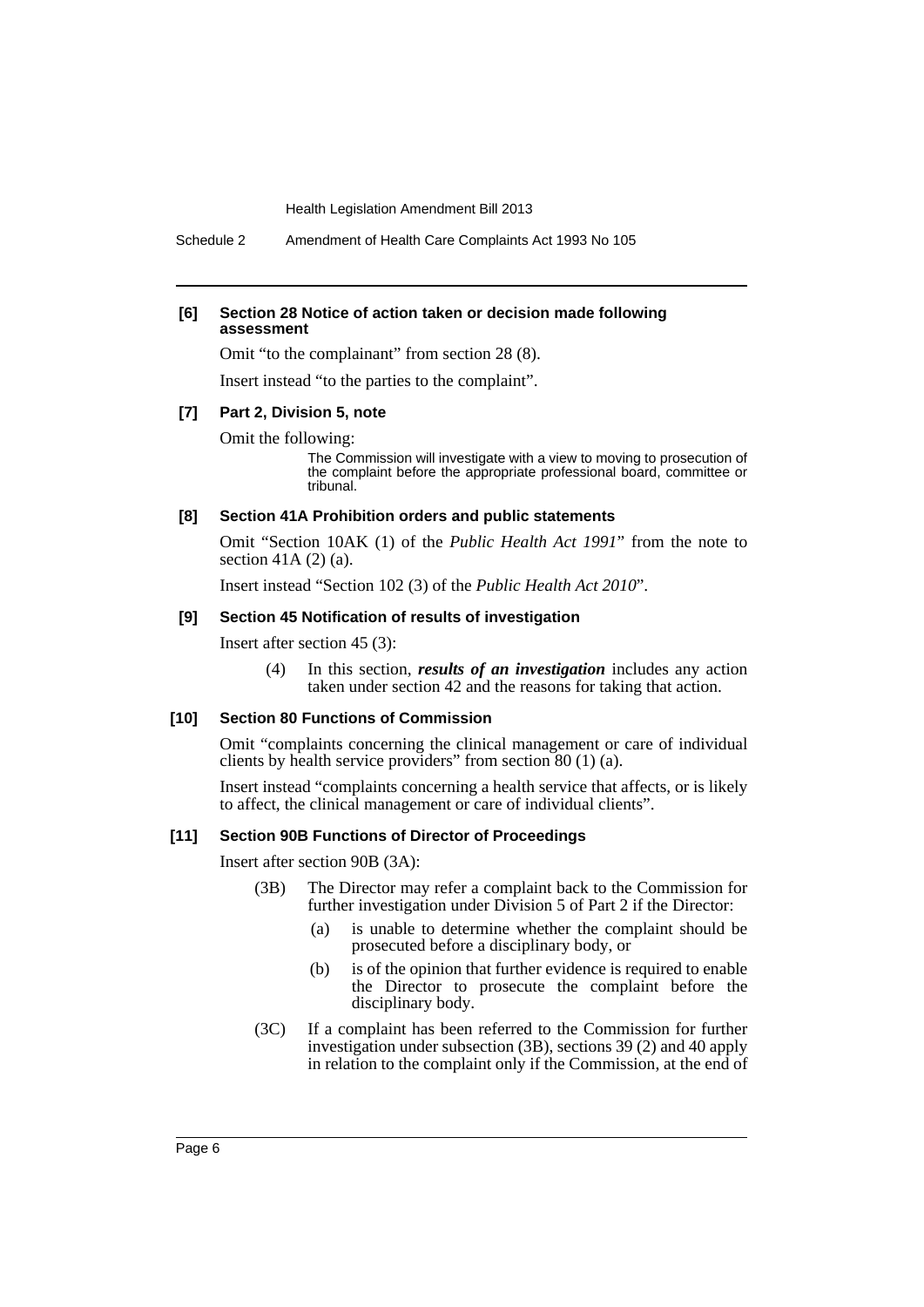Amendment of Health Care Complaints Act 1993 No 105 Schedule 2

the further investigation of the complaint, proposes to take any of the following action:

- (a) change the person whose conduct appears to be the subject of the complaint or include another person as a person whose conduct appears to be the subject of the complaint,
- (b) add to, substitute, amend or delete any of the specific allegations comprising the complaint (including add an allegation arising out of an investigation of the complaint that may not be the particular object of the complaint).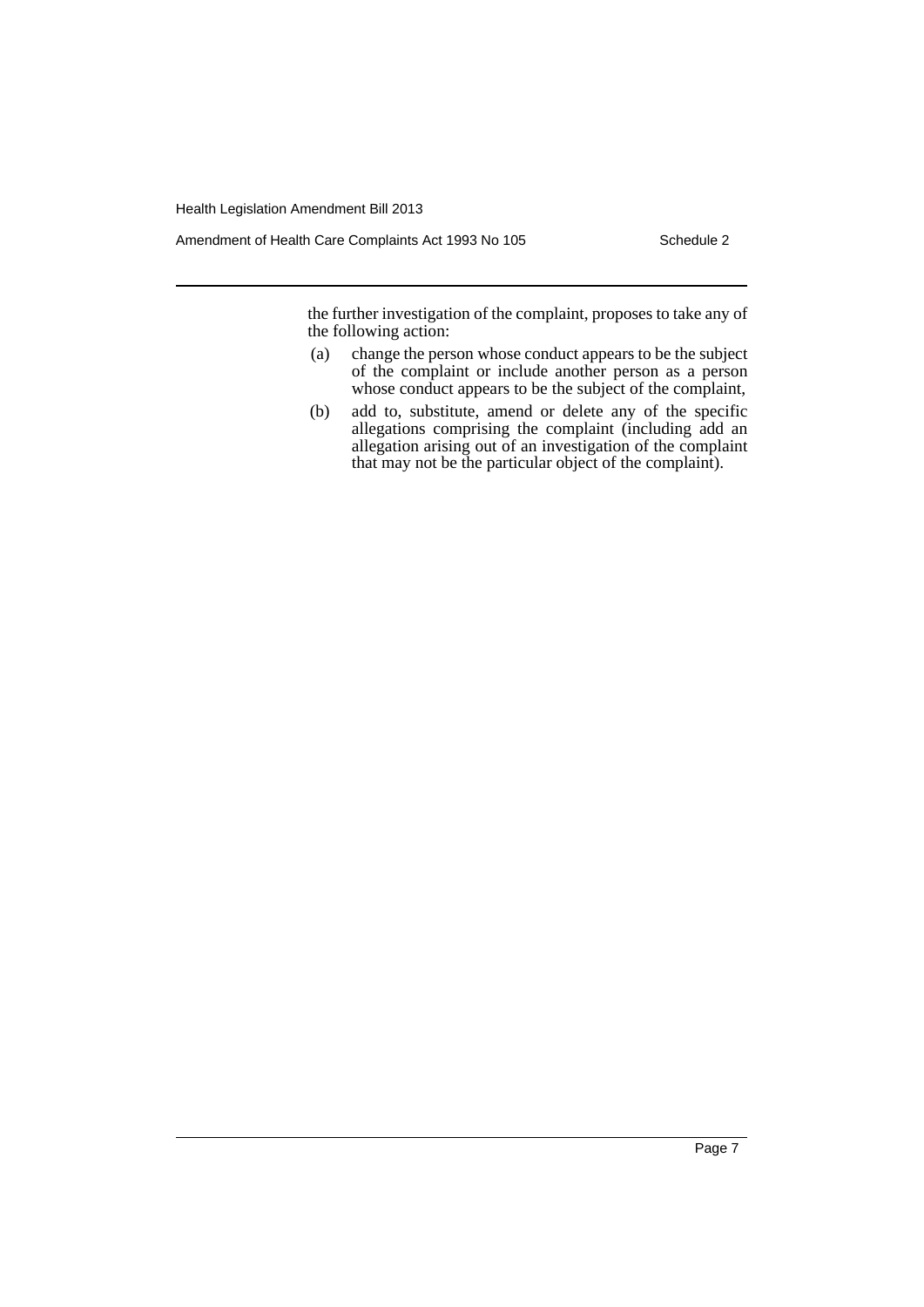Schedule 3 Amendment of Health Practitioner Regulation (Adoption of National Law) Act 2009 No 86

# <span id="page-8-0"></span>**Schedule 3 Amendment of Health Practitioner Regulation (Adoption of National Law) Act 2009 No 86**

# **[1] Schedule 1 Modification of Health Practitioner Regulation National Law** Insert after section 150D (4) in Schedule 1 [15]:

(4A) Despite subsections (3) and (4), the Commission is not required to investigate the complaint or cause it to be investigated if the matter that is the subject of the complaint is being, or has been, investigated as, or as part of, another complaint to the Commission.

# **[2] Schedule 1 [15]**

Insert "or suspension" after "conditions" in section 152J (b).

# **[3] Schedule 1 [25]**

Insert after Part 4 of Schedule 5A:

# **Part 5 Provision consequent on enactment of Health Legislation Amendment Act 2013 [NSW]**

## **35 Appointments of acting members and acting President of Councils**

The amendment of clause 11 (1) and (3) of Schedule 5C by the *Health Legislation Amendment Act 2013* does not affect the appointment of any person holding office as an acting member or an acting President of a Council immediately before the commencement of that amendment.

## **[4] Schedule 1 [25]**

Omit "Governor" wherever occurring in clause 11 (1), (3) and (5) of Schedule 5C.

Insert instead "Minister".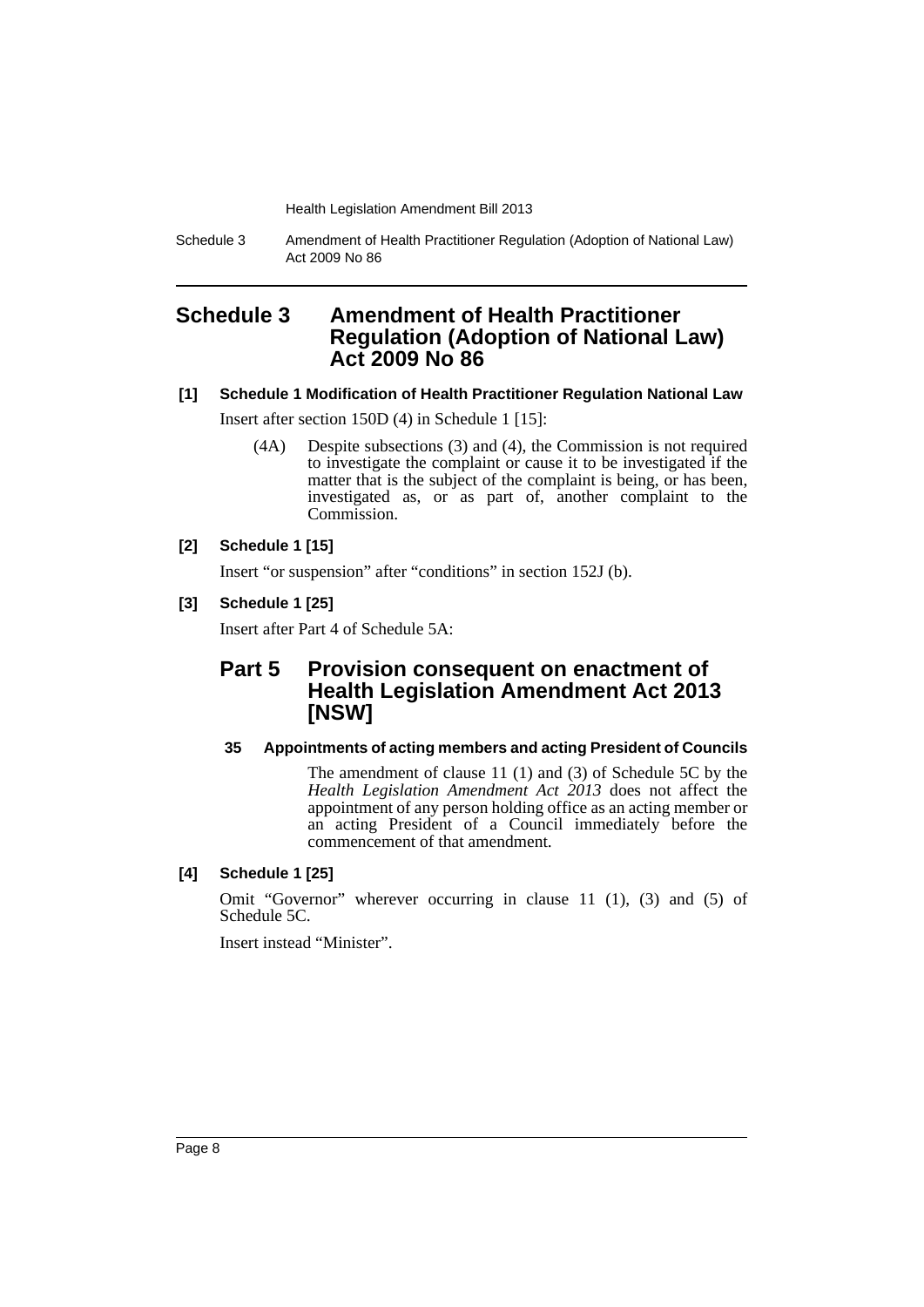Amendment of Health Services Act 1997 No 154 Schedule 4

# <span id="page-9-0"></span>**Schedule 4 Amendment of Health Services Act 1997 No 154**

#### **Section 120A**

Insert after section 120:

## **120A Suspension of members of staff from duty pending decision in relation to misconduct or serious criminal charge**

- $(1)$  If:
	- (a) the registration of a member of staff as a registered health practitioner is suspended under section 150 of the *Health Practitioner Regulation National Law (NSW)*, or
	- (b) conditions are imposed on the registration of a member of staff as a registered health practitioner under section 150 (1) (b) of that Law that, in the opinion of the Director-General, are inconsistent with any of the inherent requirements of the terms of employment of the staff member, or
	- (c) an interim prohibition order is made in respect of a member of staff under section 41AA of the *Health Care Complaints Act 1993* that prohibits the staff member from providing health services or specified health services, or
	- (d) an interim prohibition order is made in respect of a member of staff under section 41AA of that Act that places conditions on the provision of health services or specified health services by the staff member that, in the opinion of the Director-General, are inconsistent with any of the inherent requirements of the terms of employment of the staff member, or
	- (e) a member of staff is charged with having committed a serious criminal offence,

the Director-General may suspend the member of staff from duty until the suspension, interim prohibition order or conditions have been removed or expire or the criminal charge has been dealt with.

**Note.** Under section 3J of the *Public Sector Employment and Management Act 2002* the Public Service Commissioner may, for the purposes of exercising his or her functions, give a direction in writing to the head of a public sector agency in relation to the staff of that agency. The head of a public sector agency to whom such a direction is given must comply with the direction.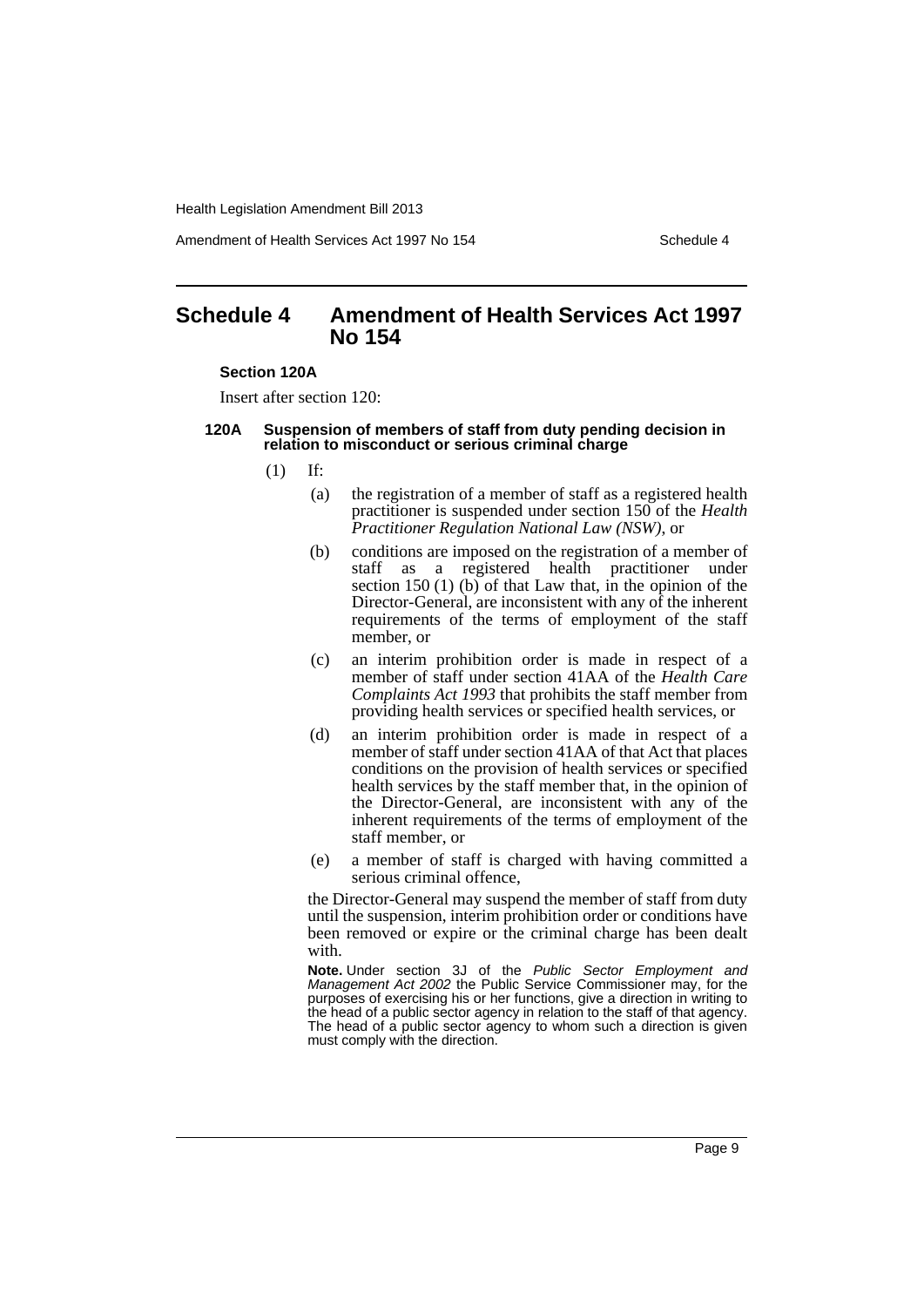Schedule 4 Amendment of Health Services Act 1997 No 154

- (2) Any salary payable to a person as a member of staff while the person is suspended from duty under this section is (if the Director-General so directs) to be withheld.
- (3) If:
	- (a) the registration of the member of staff as a registered health practitioner is cancelled or suspended under section 149C of the *Health Practitioner Regulation National Law (NSW)*, or
	- (b) conditions are imposed on the registration of the member of staff as a registered health practitioner under section 149A (1) (b) of that Law that, in the opinion of the Director-General, are inconsistent with any of the inherent requirements of the terms of employment of the staff member, or
	- (c) a prohibition order is made in respect of the member of staff under section 41A of the *Health Care Complaints Act 1993* that prohibits the staff member from providing health services or specified health services, or
	- (d) a prohibition order is made in respect of the member of staff under section 41A of that Act that places conditions on the provision of health services or specified health services by the staff member that, in the opinion of the Director-General, are inconsistent with any of the inherent requirements of the terms of employment of the staff member, or
	- (e) the person is convicted of the offence concerned,

the salary withheld under subsection (2) is forfeited to the State unless the Director-General otherwise directs or that salary was due to the person in respect of a period before the suspension was imposed.

- (4) If, at the time that the relevant suspension, interim prohibition order or conditions referred to in subsection (1)  $\hat{a}$ –(d) are removed or expire, action referred to in subsection  $(3)$   $(a)$ – $(d)$  is not taken in relation to the member of staff, the salary withheld under subsection (2) is to be paid to that member of staff unless the Director-General directs that the salary is to be forfeited to the State (other than any salary that was due to the person in respect of a period before the suspension was imposed).
- (5) If the Director-General has suspended a member of staff from duty under this section, the Director-General may at any time remove the suspension.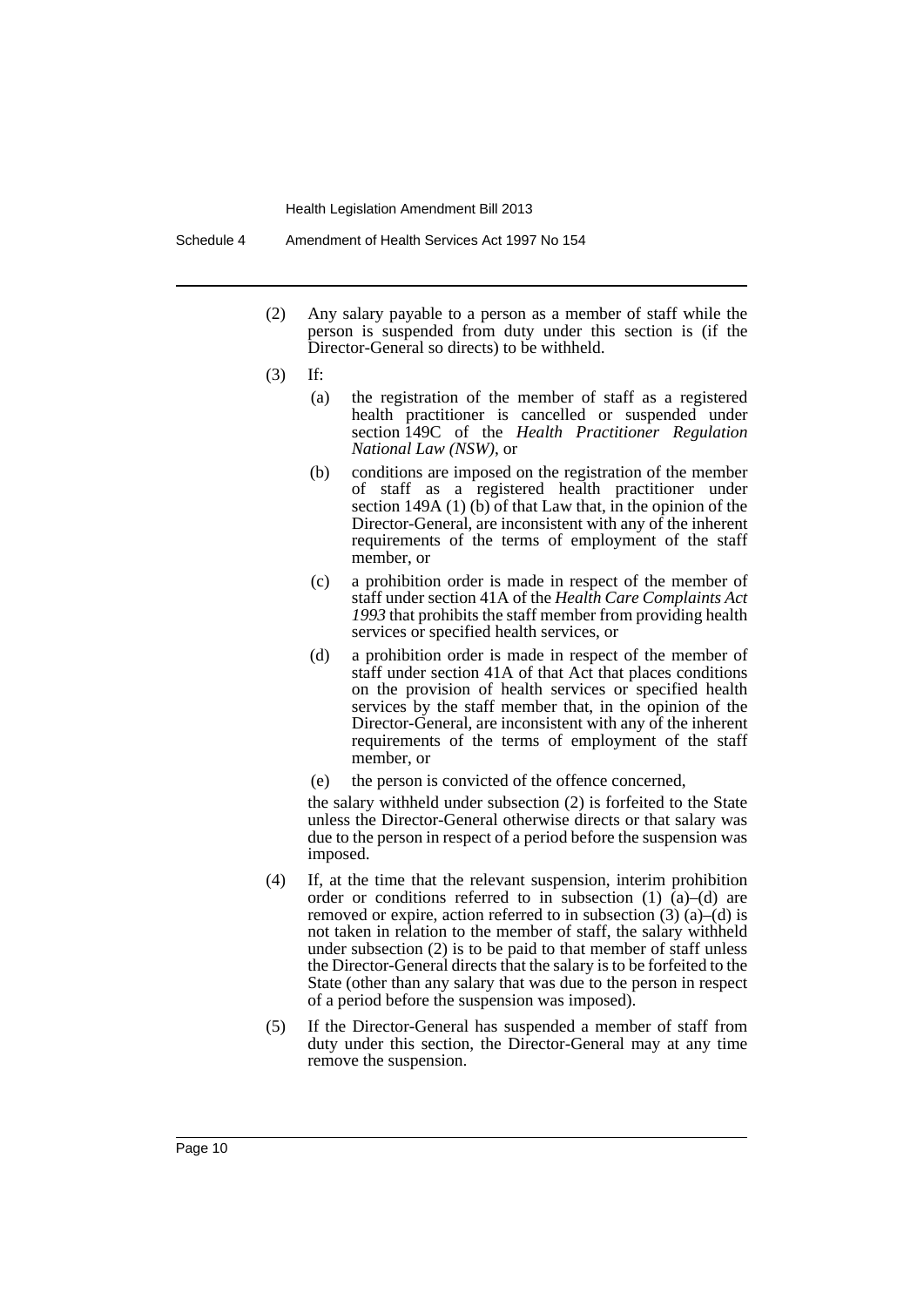Amendment of Health Services Act 1997 No 154 Schedule 4

- (6) Nothing in this section prevents the Director-General from suspending a member of staff under any other provision of this Act or any other law (with or without pay) or from taking any other action against a member of staff under this Part.
- (7) In this section:

*salary* does not include any payment in connection with sick leave, recreation leave or any other leave.

*serious criminal offence* means an offence committed in New South Wales that is punishable by imprisonment for 5 years or more or an offence committed elsewhere that, if it had been committed in New South Wales, would be an offence so punishable.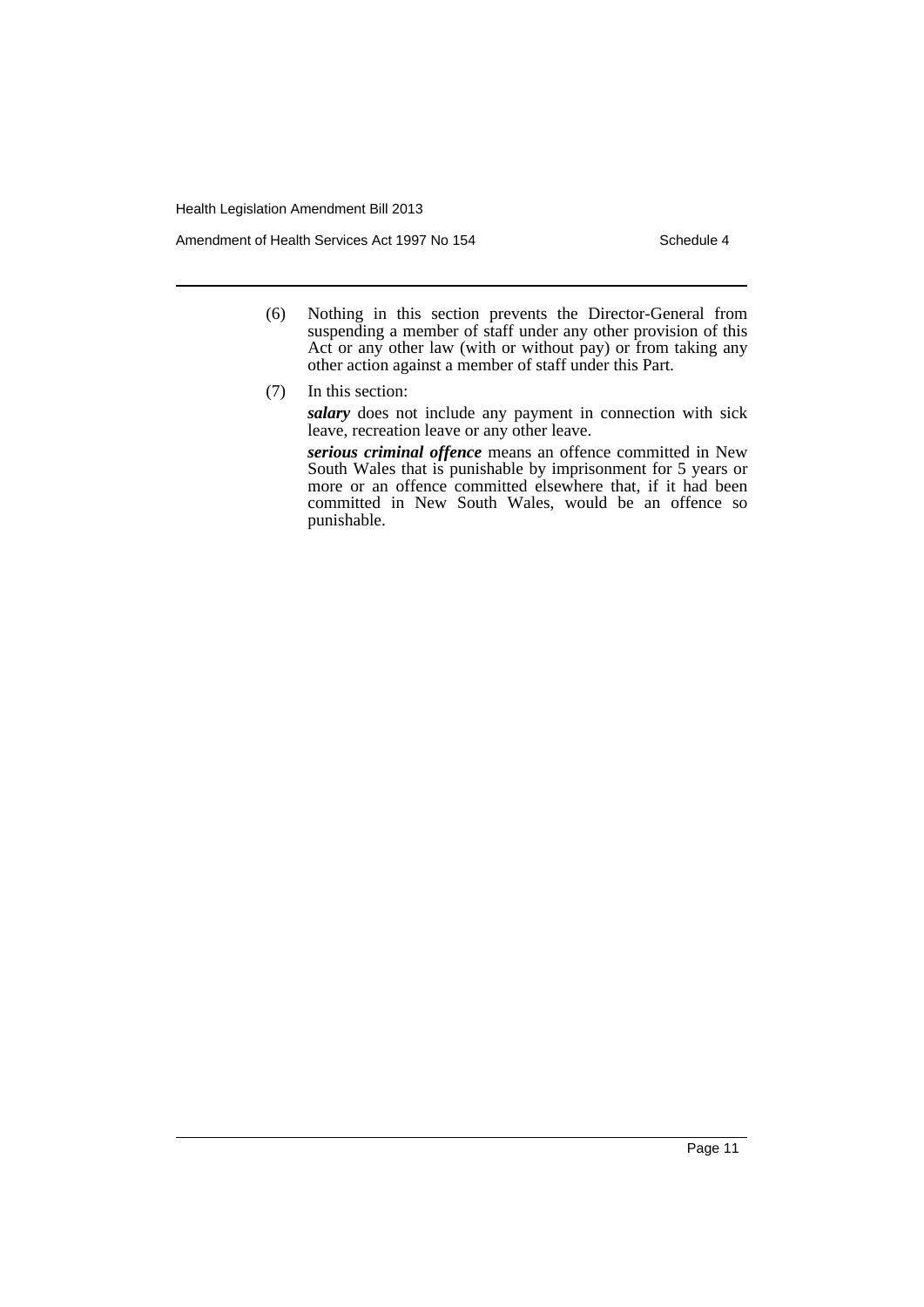Schedule 5 Amendment of Mental Health Act 2007 No 8

# <span id="page-12-0"></span>**Schedule 5 Amendment of Mental Health Act 2007 No 8**

## **[1] Section 4 Definitions**

Omit paragraph (b) of the definition of *involuntary patient* in section 4 (1). Insert instead:

- (b) a forensic patient who is re-classified as an involuntary patient under section 53 of the *Mental Health (Forensic Provisions) Act 1990*, or
- (c) a correctional patient who is re-classified as an involuntary patient under section 65 of the *Mental Health (Forensic Provisions) Act 1990*.

## **[2] Section 28A**

Insert after section 28:

## **28A Tribunal to be informed if detained person is a forensic patient**

If an authorised medical officer of a mental health facility becomes aware that a person detained in the mental health facility under this Division is a forensic patient, the officer is, as soon as is reasonably practicable, to notify the Tribunal.

## **[3] Section 43A**

Insert after section 43:

## **43A Tribunal to be informed of discharge of a forensic patient**

An authorised medical officer of a mental health facility must, as soon as is reasonably practicable, notify the Tribunal of the discharge of a person detained in the mental health facility whom the officer knows is a forensic patient.